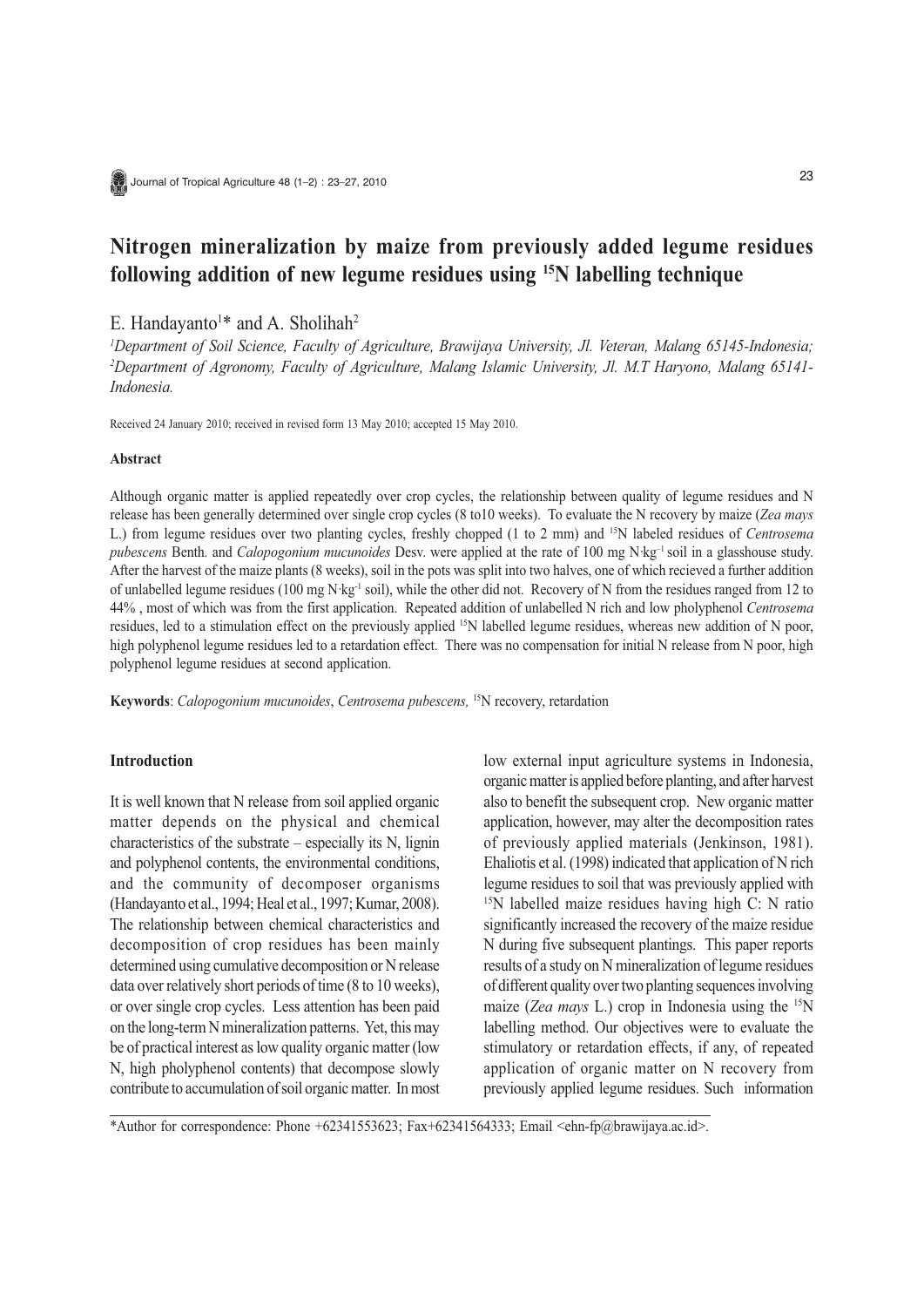is generally not available in the Indonesian context and, if available, would enable the farmers to effectively manage the N economy of the maize crop more efficiently.

#### **Materials and Methods**

### *Production of 15N labelled legume residues*

15N labelled *Centrosema pubescens* Benth*.* and *Calopogonium mucunoides* Desv. residues were obtained by growing the legumes in 30 cm diameter plastic pots containing 6 kg of quartz sand in a glasshouse at the Faculty of Agriculture, Brawijaya University, Malang, Indonesia for three months (24 May 2005 to 27 August 2005). Each species was grown under two N concentrations, i.e., 1.25 m*M*, and 10.0 m*M* N, supplied as  $K^{15}NO_3$  5% atom excess, in solution at the rate of 400 ml pot<sup>-1</sup>·day<sup>-1</sup>. Other nutrients (Ca, K, P, S, Mg, Cl, Fe, Mn, Zn, B, Mo and Co) were also supplied in solution (Handayanto et al., 1995) to ensure that they would not be limiting. After three months, the aboveground materials of the plants were pruned and oven dried at  $60^{\circ}$ C for 72 h and analyzed for polyphenol, N, C, and protein binding capacity. Polyphenols were extracted in hot 50% aqueous methanol and determined colorimetrically using the Folin-Denis method (Anderson and Ingram, 1992). Protein binding capacity of polyphenol in the legume residue extract was measured by a reaction with bovine serum albumin (Dawra et al., 1988). Carbon was determined by the Walkley and Black method, and the N concentration

was determined by Kjeldahl method (Keeney and Nelson, 1982). Nitrogen concentration and <sup>15</sup>N enrichment of the legume residues were determined using a Micromass 622 (UK) mass spectrometer at the National Nuclear Agency of Indonesia, Jakarta. Results showed that chemical quality parameters of the four legumes varied depending on N concentration supplied during plant growth (Table 1). When N was added in substantial amounts during the plant growth, legume N content increased but the total polyphenol content and protein-binding capacity of polyphenols decreased.

# *Pot Culture Experiment 1*

Freshly chopped (1 to 2 mm) legume residues (*Centrosema* 1.25 mM N, *Centrosema* 10.0 mM N, *Calopogonium* 1.25 mM N, and *Calopogonium* 10.0 mM N; Table 1) were incorporated into 2 kg of soil in a 20 cm diameter plastic pot at the rate of 100 mg  $N \cdot kg^{-1}$ soil. The soil used for this study was air dried and ground  $(< 2mm)$  top soil (0 to 15 cm) collected from the dry land area of South Malang, East Java, Indonesia. It is a Typic ustorthent and has the following characteristics: pH  $(H_2^0)$  7.51; 1.7% organic C; 0.14% total Kjeldahl N;  $20 \text{ mg} \cdot \text{kg}^{-1}$  P (Bray II), 6.8 cmol<sup>(+)</sup> $\cdot \text{kg}^{-1}$  cation exchange capacity; 0.4, 0.3, 2.9 and 1.1 cmol<sup> $(+)$ </sup>·kg<sup>-1</sup> of Na<sup>+</sup>, K<sup>+</sup>, Ca<sup>2+</sup> and Mg<sup>2+</sup>, respectively in ammonium acetate (pH 7); and 74% sand, 20% silt and 14% clay. The four treatments were randomized in a complete block design with four replicates. All pots received basal fertilizers consisting of 22 mg P  $kg^{-1}$  soil as superphosphate, and 50 mg K  $kg^{-1}$  soil as KCl. Three

*Table 1.* Chemical composition of organic matters (legume residues) used for the study.

| Legume residues        | Composition   |                              |             |                                                     |
|------------------------|---------------|------------------------------|-------------|-----------------------------------------------------|
|                        | $\frac{1}{2}$ | Polyphenol<br>$\binom{0}{0}$ | $C:N$ ratio | PBC <sup>1</sup><br>$(\mu g$ BSA·mg <sup>-1</sup> ) |
| Centrosema-1.25 mM N   | 2.65          | 5.90                         | 16.5        | 110                                                 |
| Centrosema-10.0 mM N   | 3.95          | 4.26                         | 11.4        | 87                                                  |
| Calopogonium-1.25.mM N | 2.09          | 6.20                         | 17.6        | 315                                                 |
| Calopogonium-10.0 mM N | 2.86          | 2.30                         | 14.5        | 125                                                 |

1 PBC = protein-binding capacity of polyphenols.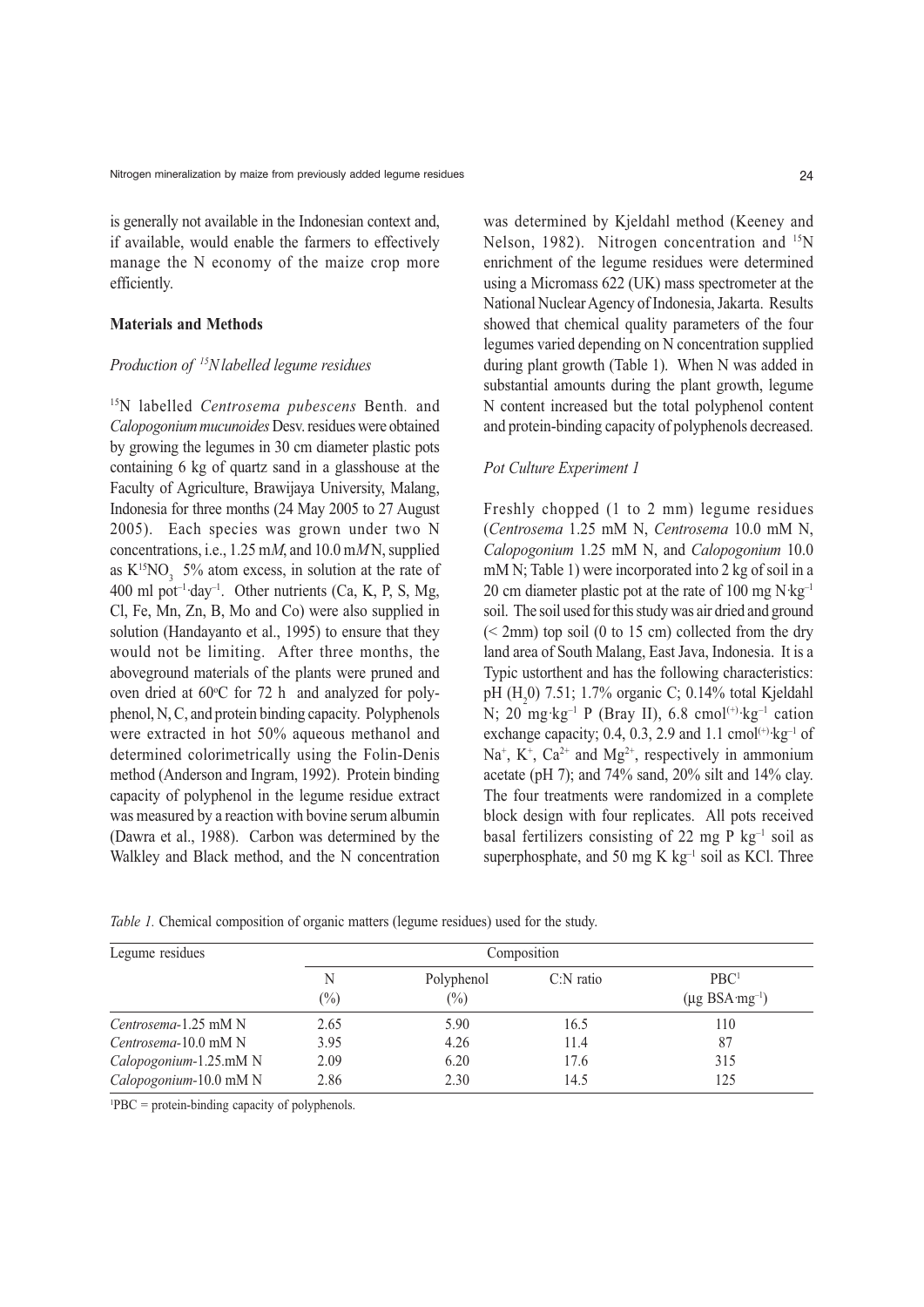pre-germinated seeds of maize (local variety) were planted in each pot on 5 September 2005. Pots were irrigated daily to keep the soil moisture content at the approximate water holding capacity. At eight weeks, maize plants were harvested, shoots and roots were separated, and after oven-drying at  $60^{\circ}$ C for 72 h, weighed and ground to pass through a 1 mm sieve. N content and 15N enrichment of the harvested maize shoots and roots were determined as described above. The soil samples were extracted with 2 *M* KCl and amounts of mineral N in the KCl soil extract were determined using the Kjeldahl distillation method. Recovery of legume residue N by maize was calculated following the direct <sup>15</sup>N recovery method,

$$
\% N recovery = \frac{R_{\text{maize}} \times \text{Total maize N}}{R_{\text{legume residue}} \times \text{Legendre residue N added}} \times 100
$$

where R is atom  $\%$  <sup>15</sup>N excess

#### *Pot Culture Experiment 2*

Two kilograms of the soil originally used for each treatment in the first experiment was air dried, and subdivided into two halves and placed in separate pots (10 cm diameter). One set of the pots was used to evaluate the effects of addition of new legume residues (unlabelled, supplied with 10  $mM$  N KNO<sub>3</sub> for three months from 24 May 2005 to 27 August 2005) on N mineralization of previously added legume residues. The remaining pots were used to evaluate the residual effects of the 15N-labelled legume residues previously added to the soil on N uptake by maize. The pots (four treatments with addition of new legume residues and four treatments without its addition) were arranged in a randomized complete block design and replicated four times. The experimental procedures for the first and second experiment were similar. Difference between N recovery of treatments with or without addition of new unlabelled legume residues at the second experiment (% N recovery with addition of new legume residues –  $\%$  N recovery without addition of new legume residues), reflects the stimulatory or retardation effect on N recovery by the maize crop.

# **Results and Discussion**

# *Recovery of legume residue N by maize*

Cumulative recovery of 15N from legume residues by the two maize crops ranged from 11.3% (*Calopogonium* grown under 1.25mM N concentration) to 43.8% (*Centrosema* grown under 10.0 mM N concentration) (Fig.1). Most of the N recovery occurred during the first crop cycle (9.9 to 35.3%), while its recovery during the second planting cycle was only 0.3 to 5.1%. Sisworo et al. (1990) also reported relatively small amount of legume residue N recovery by crops for long terms. There was also no evidence to show that slow decomposing organic matter improved N mineralization potential of soil organic matter in 16 weeks.



*Figure 1.* Percentage legume N recovered by maize during two crop plantings.  $FP = first$  planting, <sup>15</sup>N labelled legume residue was added. SP+NR = second planting: new legume residue was added after FP (8 weeks). SP-NR = no added legume residues after FP. CP = *Centrosema pubescens*; CM = *Calopogonium mucunoides*, grown under 1.25 mM N (1) and 10.0 mM N (2) concentrations. Letters on bars are comparison of total N recovery (LSD,  $\acute{a} = 5\%$ ).

Although organic matter that released high amount of N at first crop cycle also released high amount of N at second planting, at the end of second planting, there was no difference in N release pattern. For example, *Calopogonium* (1.25 mM N) residue that decomposed slowly during the first planting still released small amount of N during the second crop (Fig. 2). It is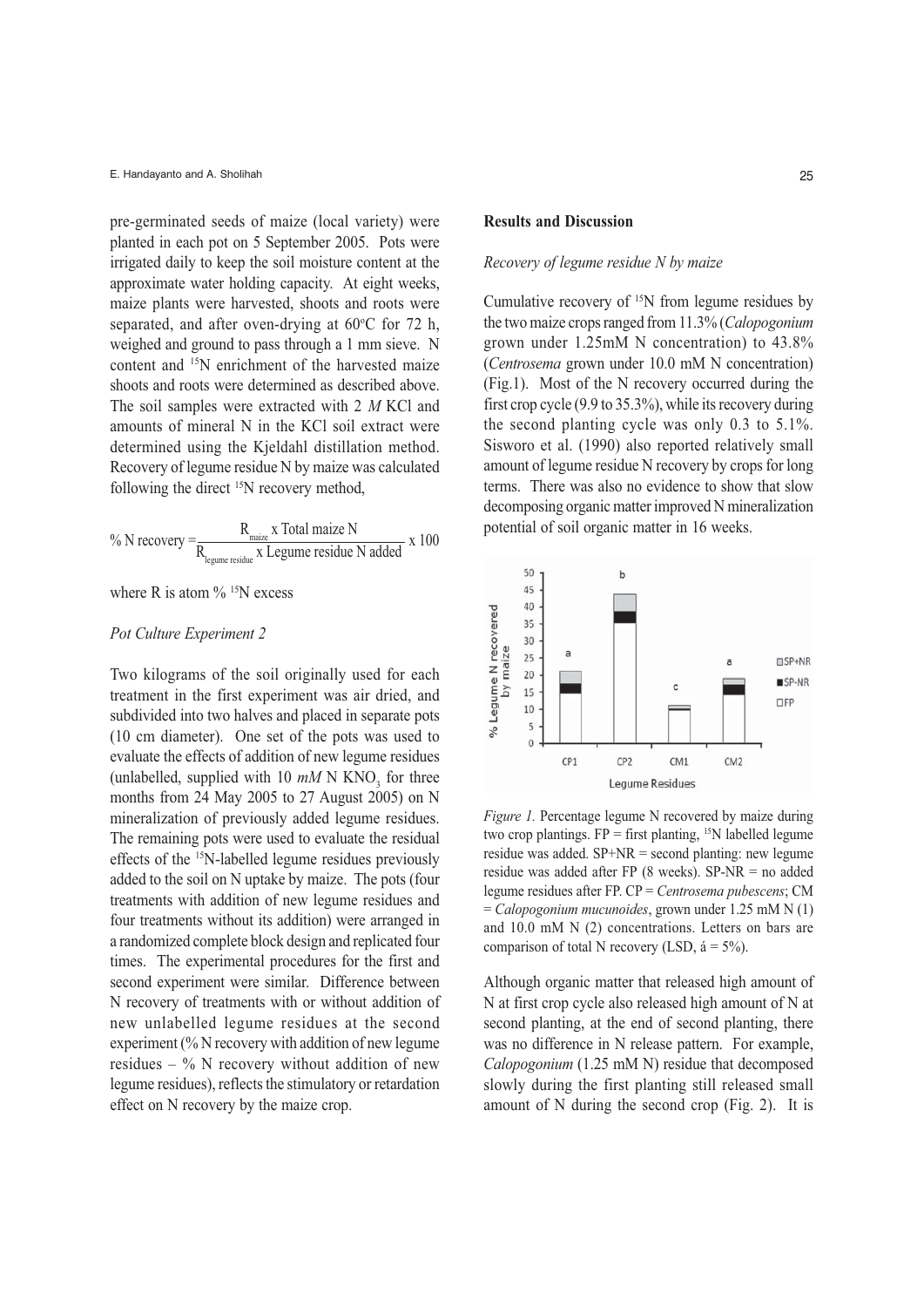probable that during 16 weeks of organic matter decomposition, there would only be a small amount of N released from low quality legume residues.



*Figure 2.* Effect of addition of new legume residues on <sup>15</sup>N release from previously added legume residues at second planting. CP = *Centrosema pubescens*; CM = *Calopogonium mucunoides*, grown under 1.25 mM N (1) and 10.0 mM N (2) concentrations.

# *Stimulation and retardation of N mineralization*

Addition of new unlabelled *Centrosema* during the second cycle increased N uptake by maize and recovery of*Centrosema* 15N previously added at first planting (Fig. 2). Ehaliotis et al. (1998) also showed a similar pattern, that addition of N rich legume residues increased recovery of residue N by maize. This positive interaction could be interpreted as priming effect or added nitrogen interactions. In general, priming effect may be stimulation or retardation of decomposition and recovery of N following addition of fresh organic matter. Vanlauwe et al. (1994) reported a priming effect of 7 to 10% from maize residue fractions due to the increase breakdown of recalcitrant organic matter, which in turn, was explained based on the increase activity of catabolic enzymes from the newly added substrate.

In contrast to the positive interaction of *Centrosema,* addition of new *Calopogonium* residue during the second planting cycle decreased N recovery from labelled *Calopogonium* by maize. This negative effect of legume residue addition on the release of 15N from previously added legume residues can be due to complexation of protein with polyphenols from new organic materials, or the increase of stabilization of 15N organic matter into soil organic matter. Palm and Sanchez (1991) have showed negative effect of polyphenol on N released from organic matter and analysis of protein binding capacity of polyphenol could be used to characterize the amount of active polyphenol that bind protein (Handayanto et al., 1994). Handayanto et al. (1997) also reported binding of N from high quality legume tree pruning by polyphenols in treatments of direct mixing. Therefore, application of polyphenol-rich legume residues resulted in a stronger N binding that led to more N left in the soils and relatively smaller amounts of N available for plant uptake, at least in the short term.

Although this study indicated the occurrence of priming effect, the maximum effect was only less than 5% (positive or negative) from the initial added N that was recovered after sixteen weeks. Handayanto et al. (1997), however, showed when organic matters of different quality were mixed, interaction of quality would occur, especially during the first stage of decomposition process. Ehaliotis et al. (1998) also reported that the highest increase of recovery of N from maize residues when N rich legume resides was added along with maize residues, compared to when legume residue was solely added at final planting.

# **Acknowledgements**

This study was partially supported by the Directorate General for Higher Education of the Ministry of National Education of Indonesia. Glasshouse and laboratory facilities provided by the Faculty of Agriculture, Brawijaya University are gratefully acknowledged. Many thanks to the reviewers for their useful and inspiring comments.

## **References**

Anderson, J.M. and Ingram, J.S. I. 1992. *Tropical Soil Biology and Fertility: A Handbook of Methods*, 2nd